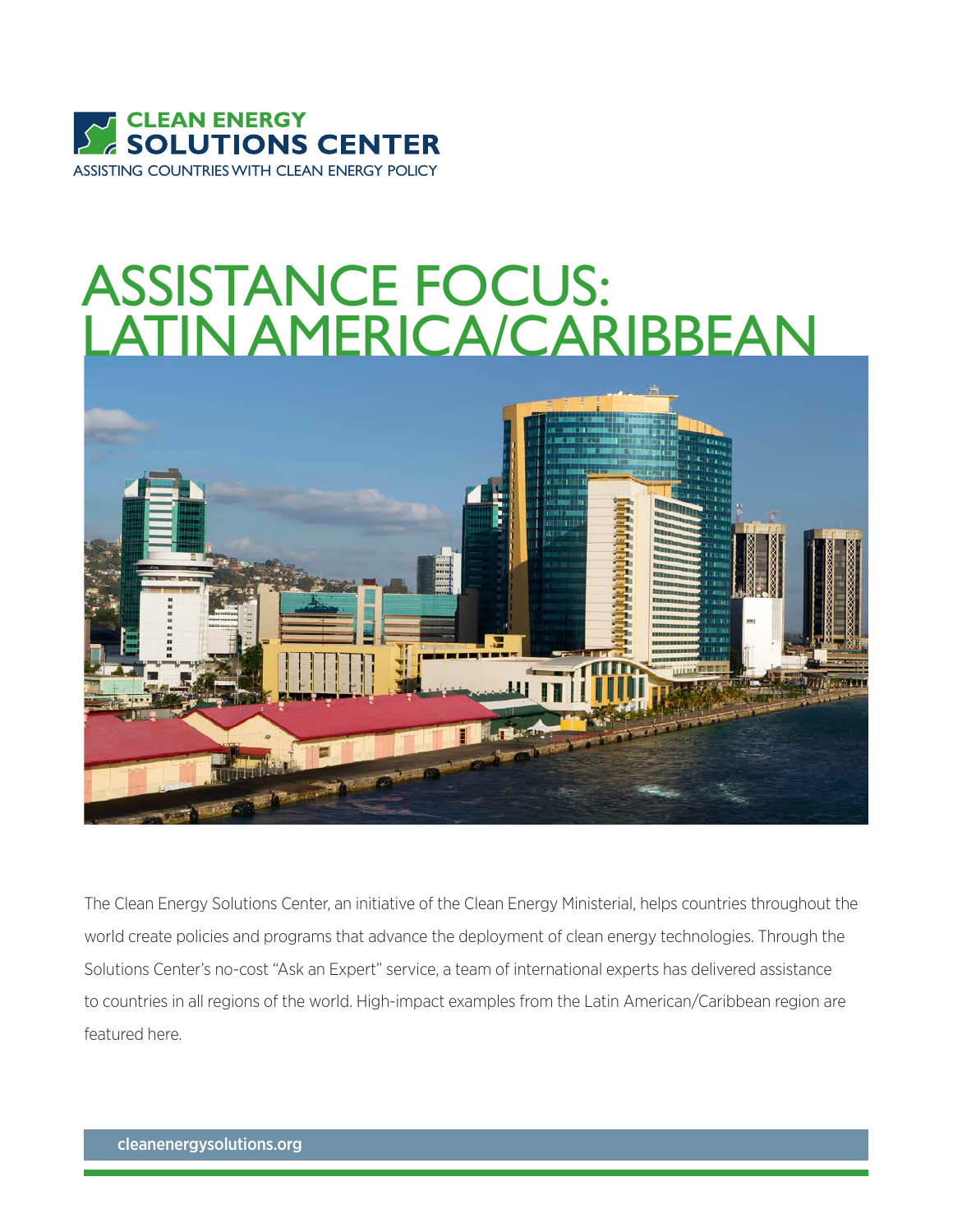# BUILDING CAPACITY FOR MUNICIPAL ENERGY PLANNING IN THE SÃO PAULO REGION, BRAZIL

The Clean Energy Solutions Center, in cooperation with the Low Emission Development Strategies Global Partnership, provided energy planning expertise to CIOESTE during a two-day workshop. CIOESTE—the Inter-municipal Public Consortium of the Western Metropolitan Region of São Paulo—consists of 8 of the 39 municipalities of metropolitan São Paulo.

IMPACT OF ASSISTANCE. As a result of the training workshop, representatives from CIOESTE's will be able to train other municipalities in the São Paolo regional area in the energy consumption and greenhouse gas emissions tracking. The workshop also supported clean energy policy harmonization efforts between municipalities, CIOESTE and the State Environmental Secretariat.



Sao Paulo, Brazil. *Photo from iStock 638354802*

### MOBILIZING INVESTMENTS IN RENEWABLE ENERGY IN ANTIGUA AND BARBUDA

The Clean Energy Solutions Center teamed with the Organization of American States to assist to the island states of Antigua and Barbuda with development of a business model for managing the government's Sustainable Island Resource Framework (SIRF) Fund. To develop this model, the Solutions Center worked with Antigua and Barbuda to review and analyze international funding sources, such as the Green Climate Fund and Global Environment Facility. Through this exercise, fund requirements and accreditation needs were assessed and a SIRF Fund concept note was prepared. The concept note helped the government prepare a full business plan to operationalize the SIRF and improve local capacity to manage the fund.

IMPACT OF ASSISTANCE. The SIRF Fund is positioned to serve as the national implementing entity for the country's climate goals. The Fund links domestic and international capital sources to catalyze investments in climate change adaptation and mitigation initiatives. The SIRF Fund will serve as a mechanism to provide solid opportunities for Antigua and Barbuda to invest in renewable energy and help the islands meet their Paris Agreement commitments and Sustainable Energy Action Plan targets.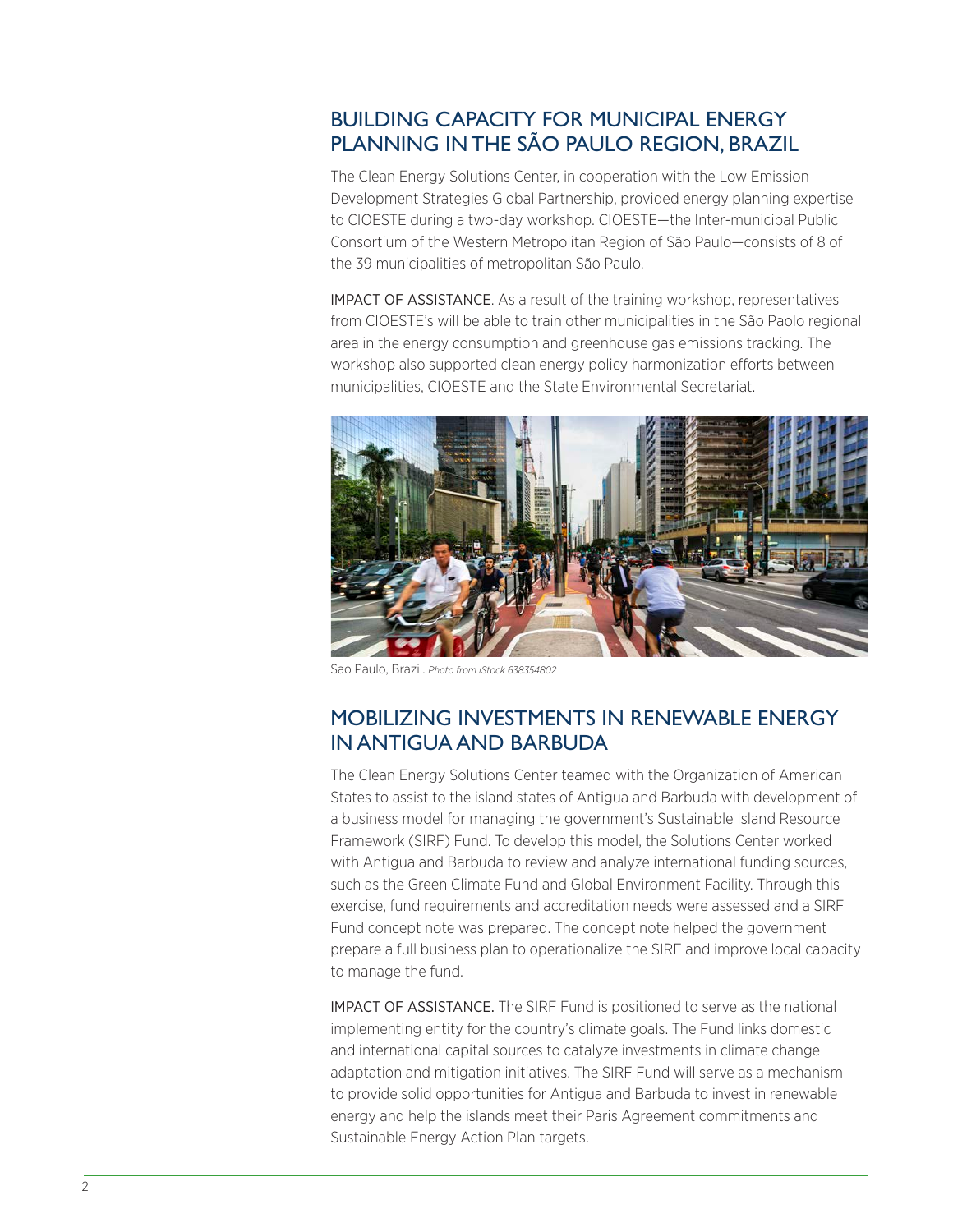## ACHIEVING ENERGY EFFICIENCY GOALS IN BELIZE

The Clean Energy Solutions Center partnered with the Organization of American States to assist Belize with development of a standards and labeling program for appliances. Working with Solutions Center experts from the Collaborative Labeling and Appliance Standards Program (CLASP), representatives from Belize prepared a workshop and subsequent plan to develop a program designed to support consumers in making informed decisions around appliance purchases and energy use.

IMPACT OF ASSISTANCE. The standards and labeling program is designed to facilitate purchase and use of energy efficient appliances, which will reduce energy consumption and lessen loads during peak demand periods and reduce energy costs of end users. Belize intends to align with current standards adopted by countries in the region and support development of common standards at the regional level to reduce trade barriers and accelerate program implementation.

## SUPPORTING CLEAN ENERGY DEVELOPMENT THROUGH POWER PURCHASE AGREEMENTS IN TRINIDAD AND TOBAGO

The Clean Energy Solutions Center worked with the Organization of American States to support the government of Trinidad and Tobago with development of a strong legislative foundation for independent renewable power production and a framework for renewable power purchase agreements (PPAs). Establishing a PPA template with a strong legal framework offers the security and risk reduction that investors seek. This template opens an opportunity for Trinidad and Tobago to diversify its energy portfolio and expand the PPA framework that is currently specific to fossil fuel generation.

IMPACT OF ASSISTANCE. The development of the PPA template integrated with other key energy actions across the industrial, power generation, and transport sectors will support Trinidad and Tobago in reducing GHG emissions by 15% by 2030, as compared to a business as usual scenario.

### ENHANCING PUBLIC ENERGY AWARENESS IN MONTSERRAT

Working with the International Renewable Energy Agency (IRENA), the Solutions Center assisted the government of Montserrat with development of a consumer awareness campaign. The campaign is designed to educate the citizens on the basics of renewable energy technologies and energy efficiency measures and their economic, social and environmental benefits.

IMPACT OF ASSISTANCE. Information on successful and tailored applications of renewable energy and energy efficiency can help secure the public buy-in needed for the government to successfully deploy clean energy projects. This public buy-in and end-user acceptance will enable Montserrat to reach their clean energy goals.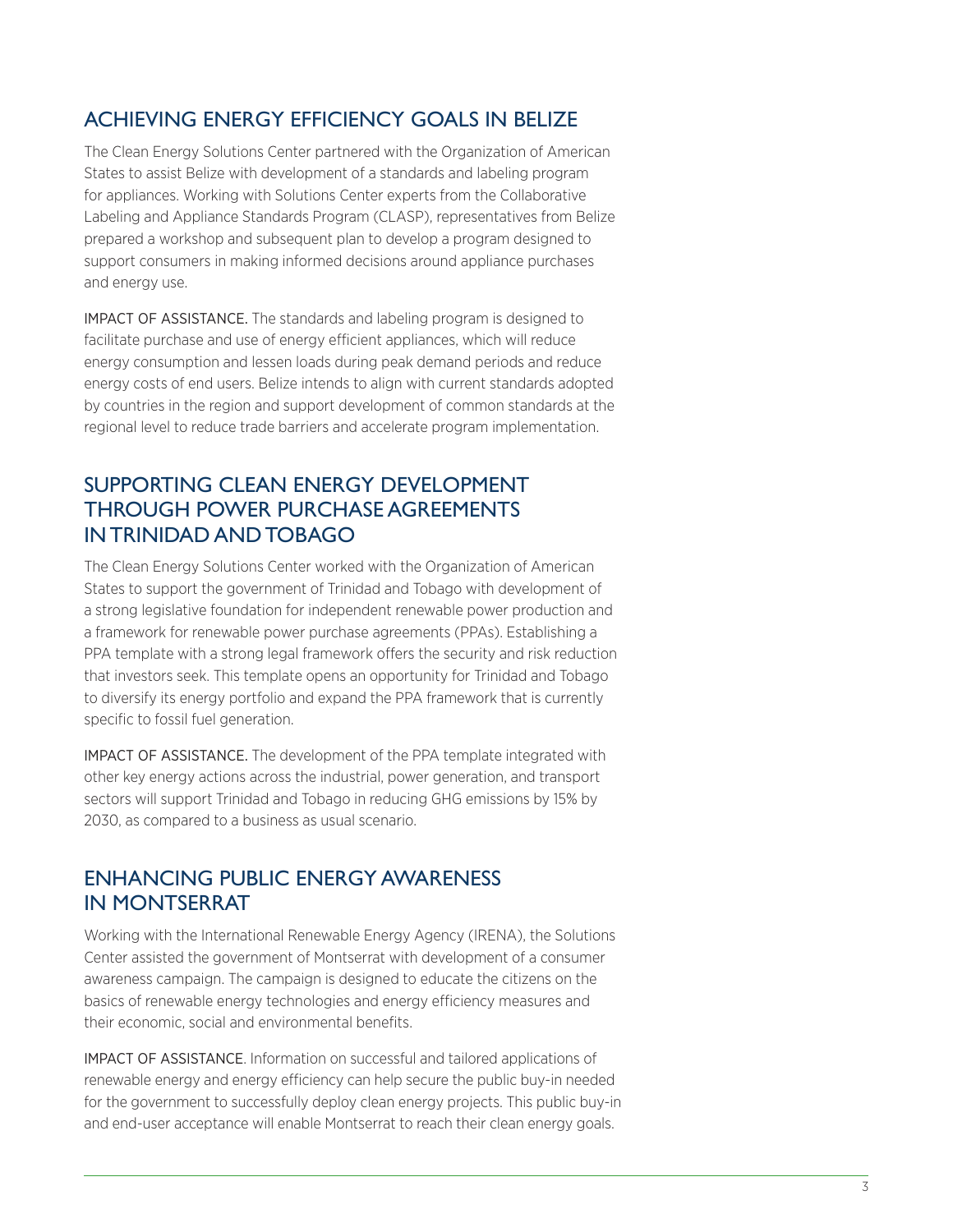

Mexico City, Mexico. *Photo from iStock 508879694*

## ELECTRICITY MARKET REFORMS FOR MEXICO

The Clean Energy Solutions Center worked with the Inter-American Development Bank to provide support to Mexico's Ministry of Energy on structuring electricity markets in the context of the energy reform in Mexico. The Solutions Center shared good practices and lessons learned from other relevant electricity markets.

IMPACT OF ASSISTANCE. The support and recommendations provided by the Solutions Center offered help government officials understand critical success factors. This key information provides important knowledge that can help Mexico move forward with structuring their electricity markets to integrate more renewable energy sources.

## GEOTHERMAL ENERGY FOR MEXICO

With the Inter-American Development Bank, the Clean Energy Solutions Center supported Mexico's Ministry of Energy in developing potential programs and markets for geothermal energy. Mexico is considering further development of geothermal power and they are exploring options for launching an effective approach to attract private investment. A Solutions Center geothermal expert worked with Ministry officials during a full day closed-door workshop. The expert provided a technical overview on successful geothermal applications, provided recommendations on next steps and offered information on best practices and lessons learned.

IMPACT OF ASSISTANCE. The information gleaned from this workshop provided Ministry of Energy representatives with the information they need to take appropriate steps to identify the most promising locations for geothermal energy, which will serve the country as an efficient and cost-effective clean energy technology.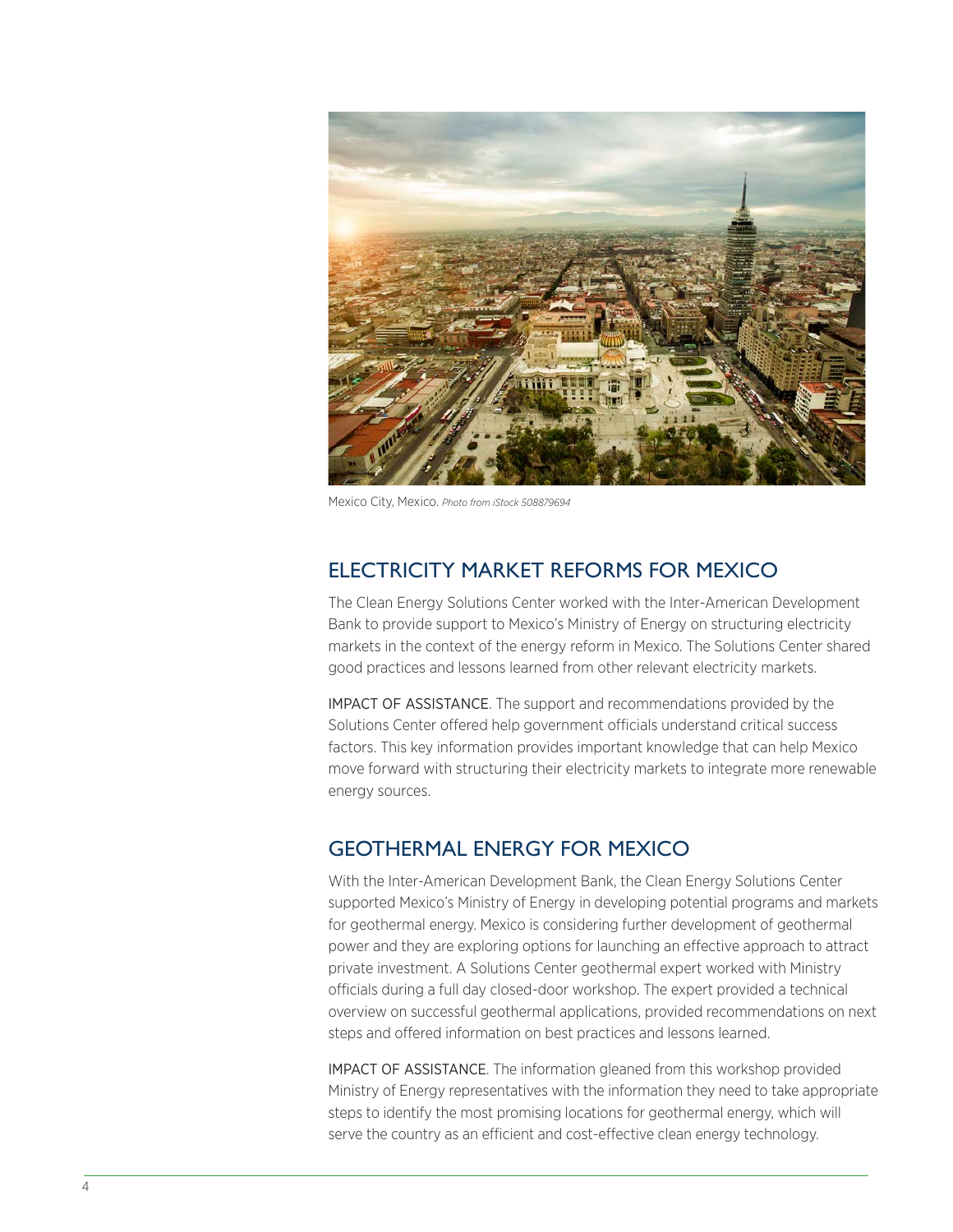# SUPPORTING CLEAN ENERGY POLICY FOR THE CARIBBEAN COMMUNITY

The Caribbean Community (CARICOM) member states requested assistance for drafting a sustainable energy policy. The request focused on three areas: the interaction between feed-in tariffs and net billing, the adoption of regional and national sustainable energy targets, and proposed plans for transmission interconnection between member states. In response to the request, a Solutions Center expert provided on-call assistance to Ministers during the 41st Council for Trade and Economic Development (COTED) proceedings. During this meeting, energy ministers from CARICOM member states ratified the energy policy and adopted recommendations to set regional and national sustainable energy targets and explore net billing policies. The energy policy is now being considered for adoption by each member state.

IMPACT OF ASSISTANCE: Ratification of the CARICOM energy policy enables governments of each member state to have a cohesive and comprehensive energy policy in place to increase renewables and energy efficiency within its energy mix, allow for clean energy access to remote populations, and decrease the cost of energy to ratepayers.

## ESTABLISHING GEOTHERMAL DEVELOPMENT AND POLICY IN THE CARIBBEAN

At the request of The United Nations Environment Programme (UNEP) Regional Office for Latin America and Caribbean, Clean Energy Solutions Center experts provided best-practice policy information to support geothermal deployment programs in the Caribbean islands.

The experts researched and drafted a report that provided policy recommendations focused on interconnection, training, capacity building and financing. The report also summarized the current status of geothermal activity in the Caribbean, finding that geothermal exploration and development are underway in seven Caribbean jurisdictions and, while each of the countries has a significant geothermal resource, only Guadeloupe has a plant in operation.

The report revealed that most Caribbean countries have installed electrical generation capacity above their peak loads. However, most of this capacity is fueled by oil, and there is a push in the region to retire oil-fired generation in favor of sustainable, lower-cost alternatives.

IMPACT OF ASSISTANCE: The information provided in the Solutions Center report will enable the UNEP regional office to evaluate the potential of geothermal as a cost-effective clean energy option for the Caribbean and implement effective policies that support geothermal development.

#### COMMENT FROM REQUESTOR

"On behalf of the Minister of Energy and Energy Affairs, I wish to sincerely thank you for affording us the opportunity to access your policy expert service for the just concluded 41st Special COTED (Energy) in Trinidad and Tobago.

The Solutions Center expert was able to add an experienced outlook on the Feed-in-Tariffs mechanisms from across the world to aid the regional strategies currently under consideration.

It was an extremely successful session with 13 of 15 Member state Ministerial attendees ratifying the CARICOM Energy Policy."

Randy Ramadhar Singh Advisor to the Minister on Renewable Energy Ministry of Energy and Energy Affairs Government of the Republic of Trinidad and Tobago

#### COMMENT FROM REQUESTOR

"Many thanks to the Clean Energy Solutions Center for facilitating the development of the report. This is very useful information."

#### Roberto Borjabad

United Nations Environment Programme, Regional Office for Latin America and the Caribbean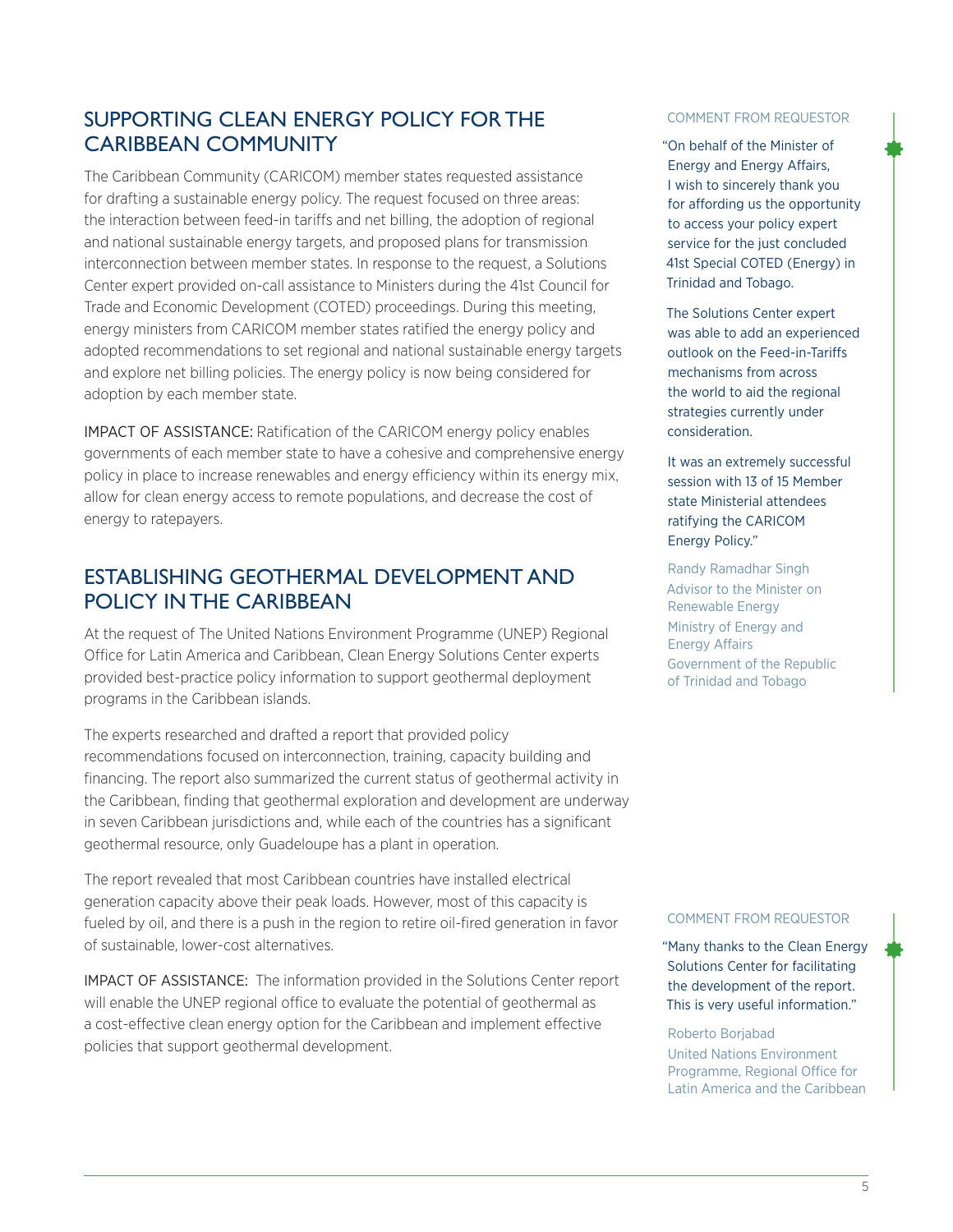# INFORMING ENERGY ACCESS AND CLEAN ENERGY PROJECT FINANCE PROGRAMS IN CHILE

The Clean Energy Solutions Center assisted the Chilean Renewable Energy Centre (CER) with energy access programs focused on renewable energy projects. Solutions Center policy experts also provided information on policies that will increase success of renewable energy projects in a market that promotes full competition, viability of publically backed guarantees to manage commercial risk for renewable energy projects in an unregulated environment, and best practices on engaging venture capitalists to finance renewable energy research and development projects.

IMPACT OF ASSISTANCE. Assistance provided through the Solutions Center provided CER with guidance to and information needed to develop clean energy access programs and projects in remote and isolated communities within Chile. Additionally, Solutions Center support helped CER develop fundamental understanding and knowledge of how to design policies that enable financing and encourage investment in clean energy projects. These programs and policies have the potential to significantly increase deployment of renewable energy technologies in Chile.



The Solutions Center helped Chile develop programs and policies that could increase deployment of renewable energy technologies in the country. Shown here: Santiago, Chile. *Photo from iStock 8761334*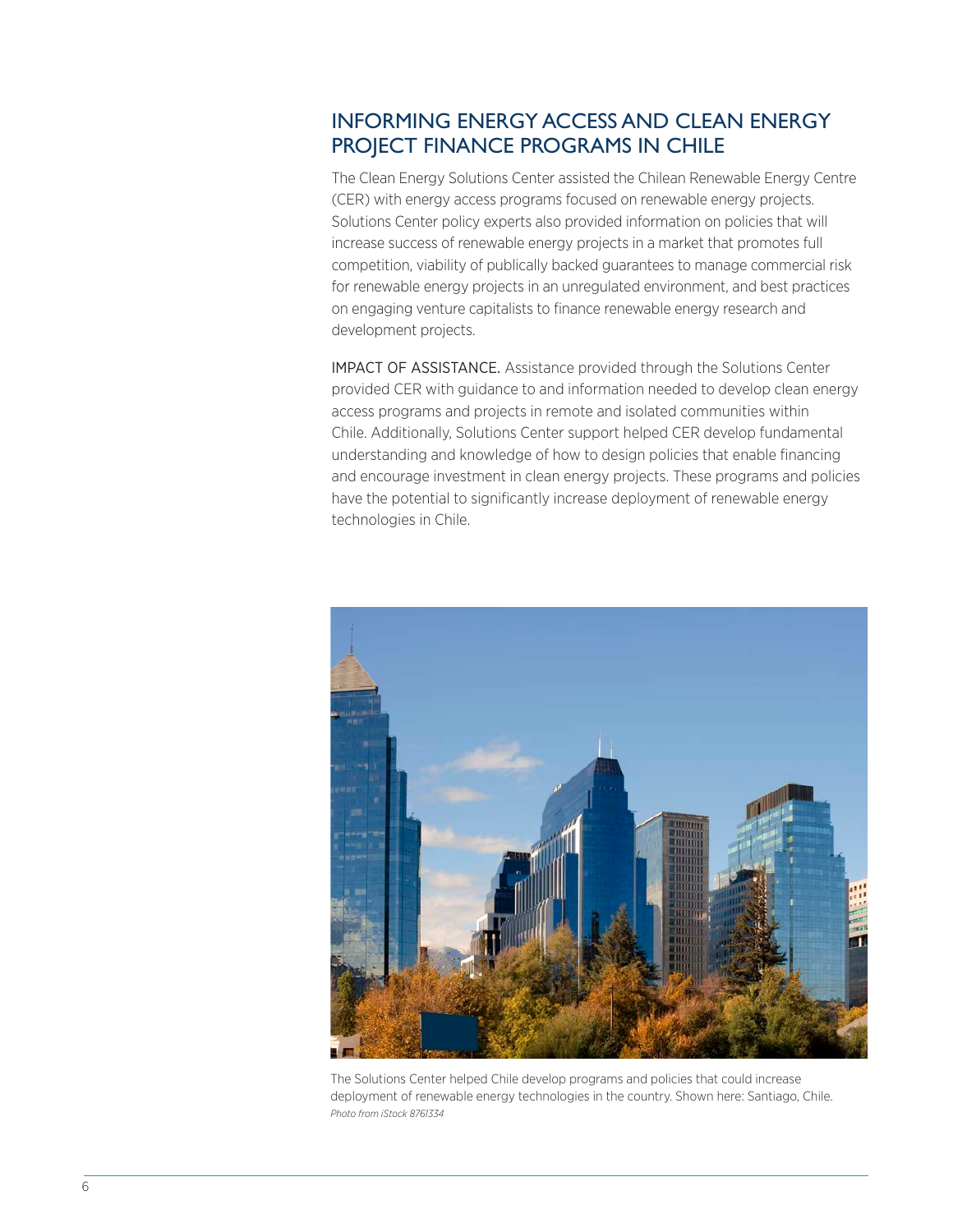# HELPING GRENADA MEET ITS CLEAN ENERGY GOALS

Solutions Center experts assisted the Grenada Ministry of Finance and Energy and the Ministry of Planning, Economic Development and Trade with a review of the country's national energy policy and plans. The review was designed to assess whether Grenada's current policy is structured to successfully meet its clean energy goals.

Grenada depends on imported fossil fuels to supply nearly 100% of its electricity generation, transportation, and heating and cooling needs. With its strong solar and wind resources, as well as possible geothermal and biomass resources, Grenada is seeking to diversify its energy mix, take advantage of its indigenous energy potential, and reduce its vulnerability to rising oil prices and supply disruptions. The Grenada National Energy Policy of 2011 details a 20-year vision and ambitious 10-year action plan for Grenada to support its clean energy goals.

Following their review of this policy, Solutions Center experts recommended setting achievable renewable energy targets supported by a Renewable Portfolio Standard and adopting policies and measures to encourage investment. The experts also identified areas of opportunity for Grenada, which include developing an approach to utility-scale renewable energy procurement, supporting small-scale generators, introducing a feed-in-tariff, developing grid codes and grid integration practices for high penetration of variable renewables, and establishing utility regulator paradigms that enable scale-up of renewable energy generation.

IMPACT OF ASSISTANCE: Grenada's policymakers will use the information provided by the Solutions Center to manage the growth of the country's renewable energy market, strengthen its energy policies and plans, and develop a suite of regulations and policies to meet the 2011 National Energy Policy.

### STRUCTURING ENERGY EFFICIENCY AND BIOFUELS POLICIES IN GUYANA

The Clean Energy Solutions Center experts provided best-practice information to the United Nations Development Programme (UNDP) about developing energy efficiency campaign approaches for local governments, developing an energy audit program, and structuring a biofuels policy. For the energy efficiency campaign, Solutions Center experts provided recommendations on optimal efficient use and switching of appliances such as air conditioners. Additionally, Solutions Center experts provided information on proven successful energy audit training programs and materials and guidance on specific biofuels that would be viable for conditions and engine systems in Guyana.

IMPACT OF ASSISTANCE. The assistance provided will allow the governments in Guyana to incorporate effective requirements into their energy efficiency policies that will result in reduction of energy use and energy costs. Biofuels policies will be designed to include language on alternative fuels that will provide highest results for Guyana. Guyana will be able to facilitate capacity building through development of successful training programs for building energy auditors.

#### COMMENT FROM REQUESTOR

"The Clean Energy Solutions Center provided quick and relevant responses to my questions. The excellent information provided will be useful in developing an energy efficiency campaign and energy audit training program in Guyana. Correspondence by the Solutions Center has been pleasant, prompt, dedicated and diligent."

#### Henri Horn

United Nations Development Programme Guyana, Clean Energy and Climate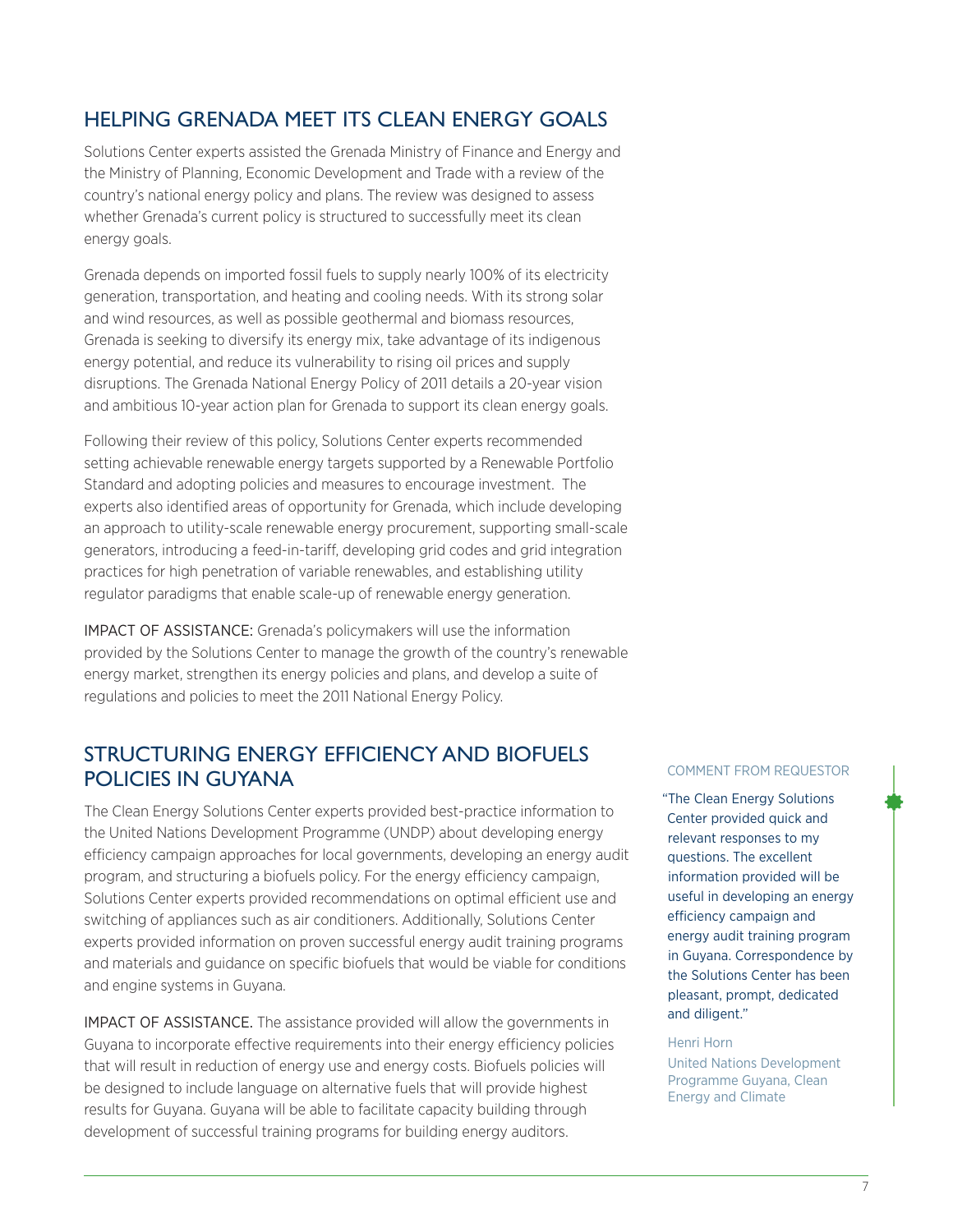#### COMMENTS FROM REQUESTOR

#### *ENERGY STAR® and Leadership in Energy and Environmental Design (LEED) Certification Programs Webinar*

"The Press Department of CONUEE had the opportunity to learn from the experiences of ENERGY STAR and LEED certification programs in regards to their promotion campaigns. The information provided to CONUEE will be useful during the planning stage of the communication campaigns for our Voluntary Certification Program later this year, particularly on mass media hiring."

#### *Cool Surface Policies*

"The Solutions Center, through Kurt Shickman from GCCA, provided CONUEE with useful information on international codes and activities being deployed in regards to cool roofs/surfaces. This information was provided to the technical areas within our organization as background information to CONUEE's participation in the "Cool Surfaces for Building Envelop Energy Efficiency Workshop," on February 28, 2012."

#### Adolfo Chavez Director for Financing and Environment at CONUEE

## ADVISING EFFICIENCY PROGRAMS IN MEXICO

The Clean Energy Solutions Center assisted the National Commission for Energy Efficiency (CONUEE) with developing a country-specific webinar training that provided information on standards and labeling and building certification and rating incentives that Mexican governments can use to develop programs similar to EnergyStar and LEED. A subsequent request for assistance on cool surface policies resulted in Solutions Center experts providing information on actual and proposed international cool surface codes and standards, and incentive programs designed to accelerate deployment of cool surface technologies.

IMPACT OF ASSISTANCE. Potential impacts of the assistance provided under the two requests are the design and implementation of effective and replicable appliance labeling programs, building certification and rating programs, and cool surface policies throughout Mexico.

The CONUEE continues to work toward developing regulations and standards to promote use of cool surface materials and practices. The information provided by the Solutions Center was used to structure a cool surfaces workshop agenda and activities, and will be helpful in developing a work plan for Mexico going forward. The Global Cool Cities Alliance is collaborating with CONUEE on this program.



Assistance from the Solutions Center will help Mexico design and implement effective and replicable appliance labeling programs, building certification and rating programs, and cool surface policies. Shown here: Mexico City, Mexico. *Photo from iStock 12116136*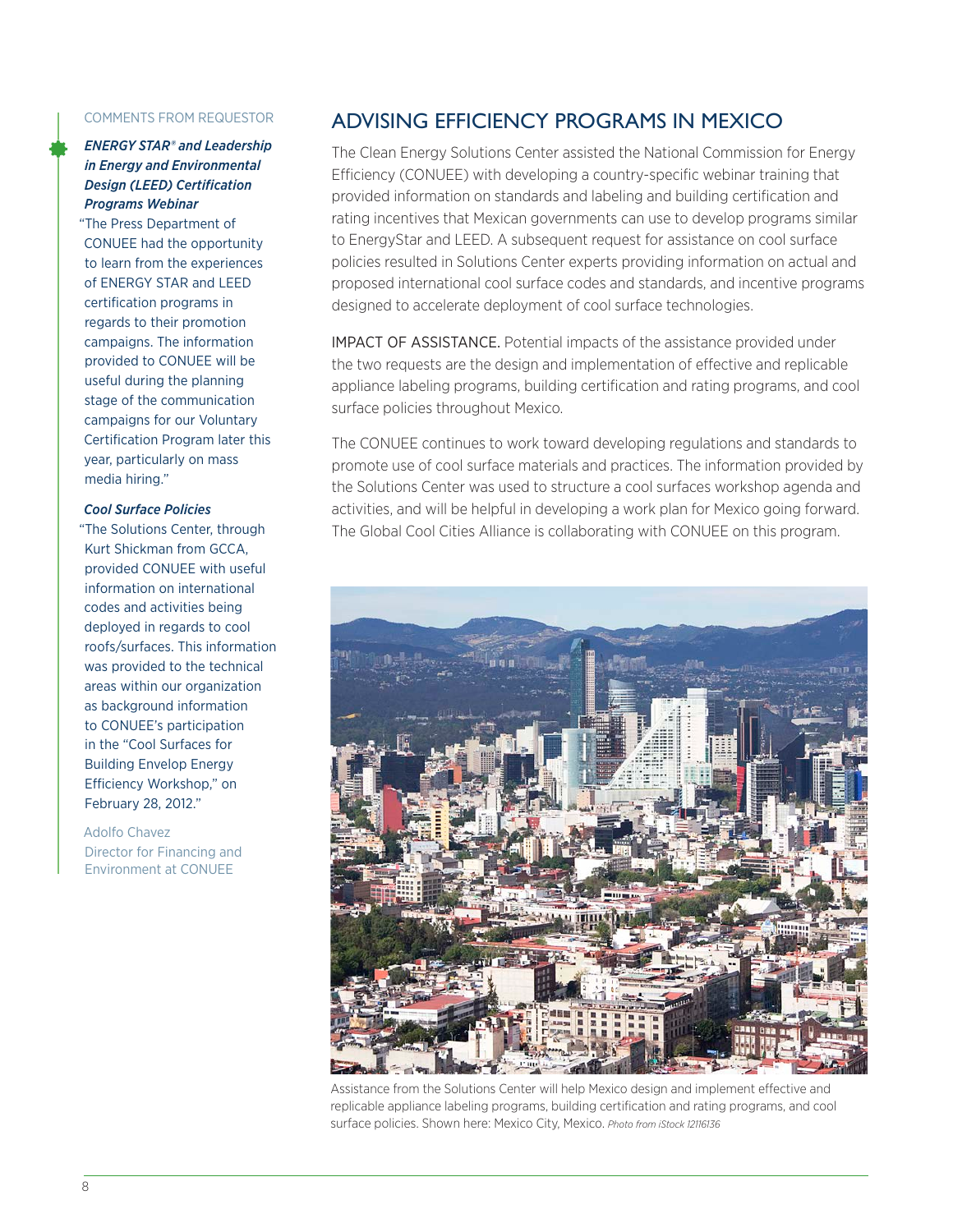

The Solutions Center's assistance will help Nicaragua deliver clean energy to remote populations and increase the country's use of renewable energy. Shown here: Managua, Nicaragua. *Photo from iStock 32803762*

## STRENGTHENING NICARAGUA'S RENEWABLE ENERGY FRAMEWORK

The Ministry of Energy and Mines (MEM) in Nicaragua asked the Solutions Center to provide assistance in strengthening its renewable energy policy framework. This request contained two components: an analysis of solutions to accelerate renewable energy development in rural and remote regions of Nicaragua, and a policy gap analysis of Nicaragua's current renewable energy law. The Solutions Center and IRENA collaborated on this request and provided assistance at an onsite workshop.

IMPACT OF ASSISTANCE: The assistance provided through this request will enable Nicaragua to identify strategies to deliver clean power to populations without energy access in rural and remote locations of the country. The gap analysis provided technical assistance and recommendations for developing rules governing forecasting requirements for renewable energy project operators, developing power purchase agreement provisions and standard contracts to decrease transaction costs, mapping existing substations, and clarifying existing tax laws. The gap analysis concludes that with appropriate policy mechanisms, Nicaragua will be able to increase its total share of renewable energy in the country's electricity mix.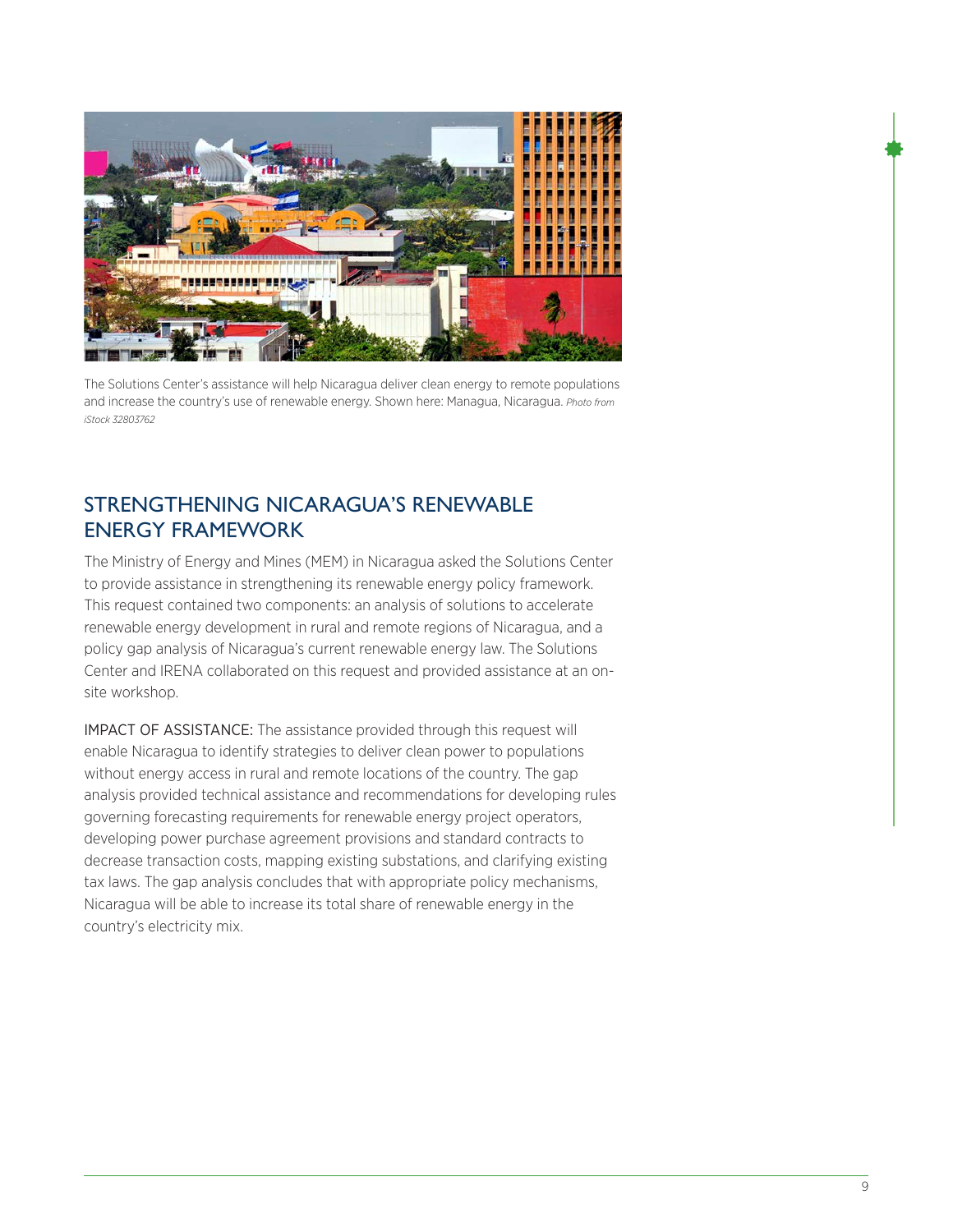

St. Kitts. *Photo from iStock 639069544*

## CREATING WASTE-TO-ENERGY PROGRAM IN ST. KITTS

The Clean Energy Solutions Center assisted the St. Kitts Ministry of Housing, Public Works, Energy, and Public Utilities with creating a program to redevelop landfills with renewable waste-to-energy and/or solar technologies. St. Kitts is faced with the compelling challenges of having existing landfills that are either at or near capacity, and expensive electricity rates hovering just under 1 USD per kWh. Solutions Center experts advised the St. Kitts Ministry of Housing, Public Works, Energy, and Public Utilities on creating a policy or program that is founded on due diligence and best practices. The Solutions Center experts also engaged in ongoing consultations with St. Kitts to design a program that includes a robust RFP process to attract investors and project developers that have proven expertise and knowledge in developing successful renewable energy projects on compromised lands.

IMPACT OF ASSISTANCE. The Clean Energy Solutions Center worked with St. Kitts Ministry of Housing, Public Works, Energy, and Public Utilities during a critical stage of pre-closure of a landfill and moved beyond to creating clean energy projects on property that is not viable for any other redevelopment use. Additionally, the renewable energy projects will allow this island nation to reduce demand for diesel fuels and move toward lower electricity prices. This program could be replicable on other islands around the globe.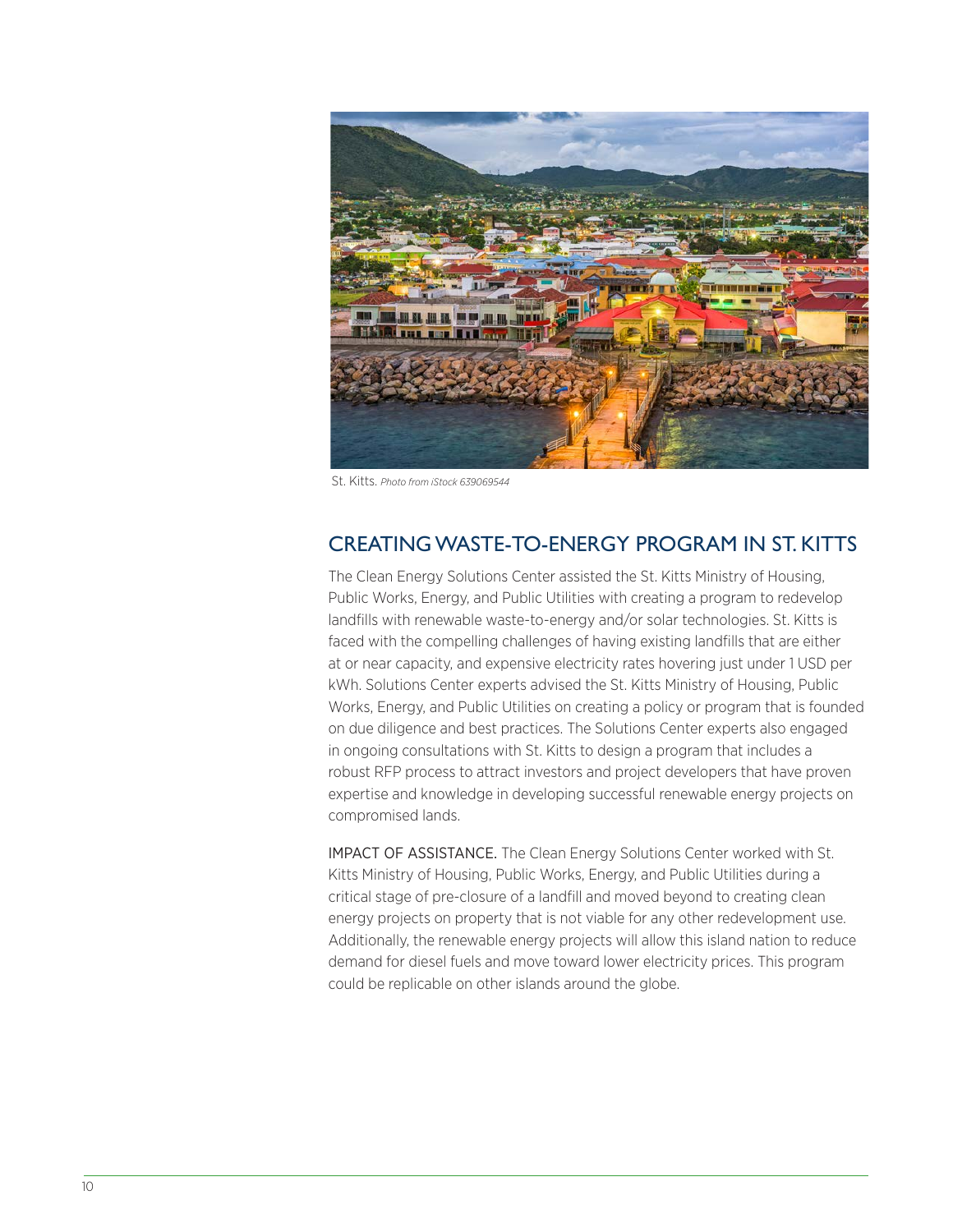# ENCOURAGING BUILDINGS EFFICIENCY PROGRAM IN ST. VINCENT

Solutions Center experts assisted the government of St. Vincent with developing a buildings efficiency program. St. Vincent is piloting and showcasing the program with the new Argyle International Airport. Solutions Center experts provided recommendations on proven technologies to include in their program to assure success of the pilot project, as well as recommendations on developing a public awareness campaign on energy efficiency.

IMPACT OF ASSISTANCE: St. Vincent's energy efficiency program is being launched and showcased at their new Argyle International Airport, a facility seen and utilized by thousands of people from around the world. Not only would the success of such a program reduce energy consumption and costs across the island, but also the fact that such a program is featured in a facility highly utilized by an international clientele will demonstrate success from which other country officials can learn.



The Solutions Center helped St. Vincent develop a buildings efficiency program that will reduce energy consumption and costs across the island. Shown here: City of Kingstown, St. Vincent. *Photo from iStock 19562966*

# FINANCING ENERGY EFFICIENCY IN THE CARIBBEAN

The Solutions Center worked with Caribbean partners to enable financing for energy efficiency improvements. Solutions Center Experts worked to assess the policy and finance environment for energy efficiency around the region and identified regional needs for specific training and capacity building with market actors in the region. The Solutions Center supported 18 requests from 5 Caribbean countries and conducted a three-day workshop with over 40 people from 12 Caribbean nations.

**IMPACT OF ASSISTANCE**. This assistance brought together both government officials and market actors to identify the potential for energy efficiency and renewable energy projects in the region and build capacity within the sector. This regional cooperation enabled both governments and industry participants to begin to assessing policy needs to expand private financing of energy efficiency improvements and bolster a sustainable market.